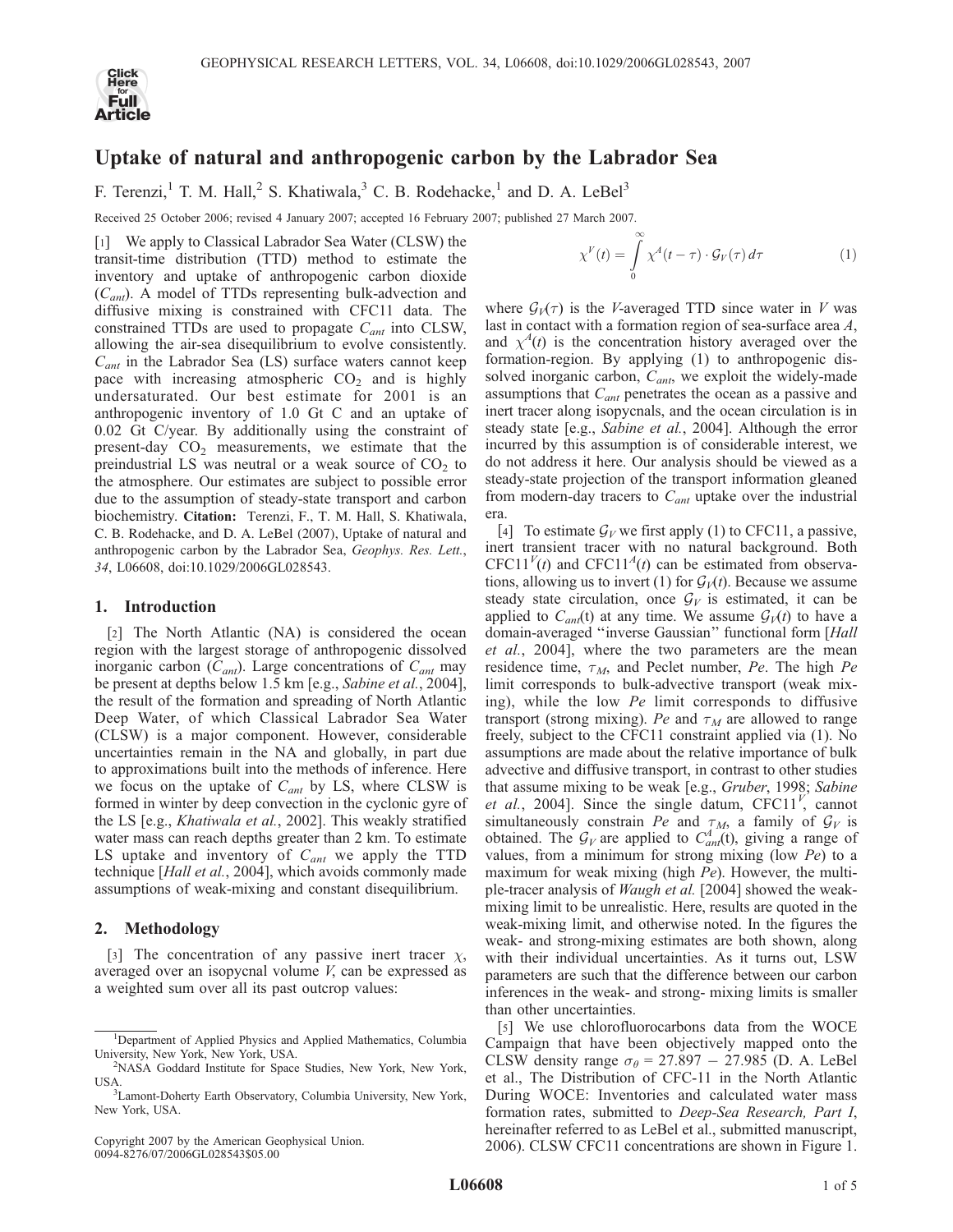CLSW CFC-11 Concentration [pmol kg-1]



Figure 1. WOCE CFC11 concentrations objectively mapped on CLSW as described by LeBel et al. (submitted manuscript, 2006).

A time-averaged convective column in the LS (the formation region) is assumed to be the sole source for this water. To obtain the CFC11 inventory,  $I_{CFC}$ , we integrate the gridded concentrations over the CLSW volume  $V$  from the northern edge of the formation region to 42°N. South of 42°N CLSW signal is weak, and there may be contamination of Mediterranean Outflow Water. We find  $V = 9$ .  $10^{15}$  m<sup>3</sup> and  $I_{CFC} = 22 \cdot 10^{6}$  moles.

[6] We estimate the CFC11 formation-region history by scaling the atmospheric history [Walker et al., 2000] to match the observed LS values, a procedure which implicitly allows for subsaturation of CFC11<sup>A</sup>(t). This is equivalent to applying a solubility function to atmospheric CFC11(t) and multiplying the resulting time series by a single saturation fraction. The CFC11 saturation implied by our scaling is 66%, consistent with 60% of Smethie and Fine [2001].

[7] To evaluate  $C<sub>ant</sub><sup>A</sup>(t)$ , it is often assumed that the anthropogenic contribution to the air-sea disequilibrium is small compared to the natural background [e.g., *Gruber et* al., 1996; Sabine et al., 2004]. This ''constant disequilibrium'' assumption allows for the use of equilibrium inorganic carbon chemistry to estimate  $C<sub>ant</sub><sup>4</sup>(t)$  from the partial pressure of anthropogenic  $CO<sub>2</sub>$  in the atmosphere, given temperature, salinity, and alkalinity of the water mass under consideration [Thomas et al., 2001]. However, at least on a global scale the disequilibrium must have evolved over the industrial era, because preindustrially the atmosphere and the ocean were in approximate equilibrium, while in the present day the atmosphere leads the ocean in  $pCO<sub>2</sub>$ , due to anthropogenic emissions. To avoid the assumption of constant disequilibrium we follow the procedure of Hall et al. [2004], who solve the following equation for  $C<sub>ant</sub><sup>A</sup>(t)$ :

$$
K_{ex}A\left(p\text{CO}_{2,ant}^{a}(t) - p\text{CO}_{2,ant}^{o}(t)\right)
$$
  
= 
$$
\frac{d}{dt}\left(\rho V \int_{0}^{\infty} C_{ant}^{A}(t-\tau) \cdot \mathcal{G}_{V}(\tau) d\tau\right)
$$
 (2)

where  $pCO_{2,ant}^{a}(t)$  is the partial pressure of  $CO_{2}$  in the LS that would be in equilibrium with the atmospheric  $CO<sub>2</sub>$  and is calculated using  $CO<sub>2</sub>$  solubility [Weiss and Price, 1980],  $pCO_{2,ant}^{o}(t)$  is the actual anthropogenic  $CO_{2}$  partial pressure in the LS mixed layer, and  $K_{ex}$  is the annual-mean air-sea exchange coefficient. (We use annual-mean values for  $K_{ex}$ and A to be consistent with our calculation of  $\mathcal{G}_V$ , which has no seasonality.) Equation (2) is the statement that the air-sea flux into the LS must equal the rate of change of the inventory within CLSW, expressed as  $\frac{d}{dt}(\rho V \cdot \tilde{C}_{ant}^{V})$ , with  $C_{ant}^V$  from equation (1). To solve expression (2) a relationship between  $pCO_{2,ant}^{\delta}$  and  $C_{ant}^{\delta}$  is required. The total quantities (preindustrial plus anthropogenic)  $pCO_2^o$  and  $C^A$ are related by definition by the equilibrium inorganic carbon system,  $p\text{CO}_2^o = f(\text{C}^A)$ , and so the anthropogenic quantities are related as  $pCO_{2,ant}^o(t) = f(C^A(t)) - f(C^A(1780))$ . (We use the equilibrium carbon chemistry coefficients of Dickson and Millero [1987] and the empirical relationship for alkalinity,  $A_T$ , in terms of salinity, S, described by *Millero et al.* [1998],  $A_T = 51.24 \cdot S + 520.1$ .) Apparently, the unknown preindustrial state must be specified. However, given a modern-day observations of  $C^A$  at a date  $t_{obs}$  (e.g., the 1995 climatology of Takahashi et al. [2002]), we have  $C<sup>A</sup>(1780) = C<sup>A</sup>(t<sub>obs</sub>) - C<sub>ant</sub><sup>A</sup>(t<sub>obs</sub>)$ . Therefore,

$$
pCO_{2,ant}^{o}(t) = f(C^{A}(t_{obs}) - C_{ant}^{A}(t_{obs}) + C_{ant}^{A}(t)) - f(C^{A}(t_{obs}) - C_{ant}^{A}(t_{obs}))
$$
\n(3)

Substitution of (3) into (2) results in a nonlinear integral equation in the single unknown  $C<sub>ant</sub><sup>4</sup>(t)$ , which we discretize and write in matrix form. The resulting nonlinear system of equations is solved using Newton's method.

## 3. Results

#### 3.1. Anthropogenic Carbon

[8] Figure 2 shows  $pCO_{2,ant}^a(t)$  and our best estimates of  $pCO_{2,ant}^{\sigma}$  (t) in the weak- and strong-mixing limits. Also shown is the impact of uncertainty in  $K_{ex}$  and A (see below). The anthropogenic signal in the LS mixed layer is  $17-38\%$  and  $15-35\%$  the concurrent atmospheric value in the strong- and weak-mixing limits. Once  $pCO_{2,ant}^o$  is obtained we can evaluate the anthropogenic inventory,  $I_{ant}$ , using equation (1) and the flux (uptake)  $F_{ant} = d I_{ant}/dt$ . Figure 3 shows our best estimates of  $I_{ant}$ and  $F_{ant}$  in the weak- and strong-mixing limits. The inventory and uptake have increased steadily over the industrial era, driven in our analysis solely by changes in  $pCO_{2,ant}^{a}$ . (In reality, other factors likely play a role, such as variation in ocean transport and carbon biochemistry.) In 2001 we estimate in the low Peclet limit an inventory  $1.0^{+0.3}_{-0.4}$  Gt and an uptake  $1.8^{+0.5}_{-0.8} \times 10^{-2}$  Gt/yr, where the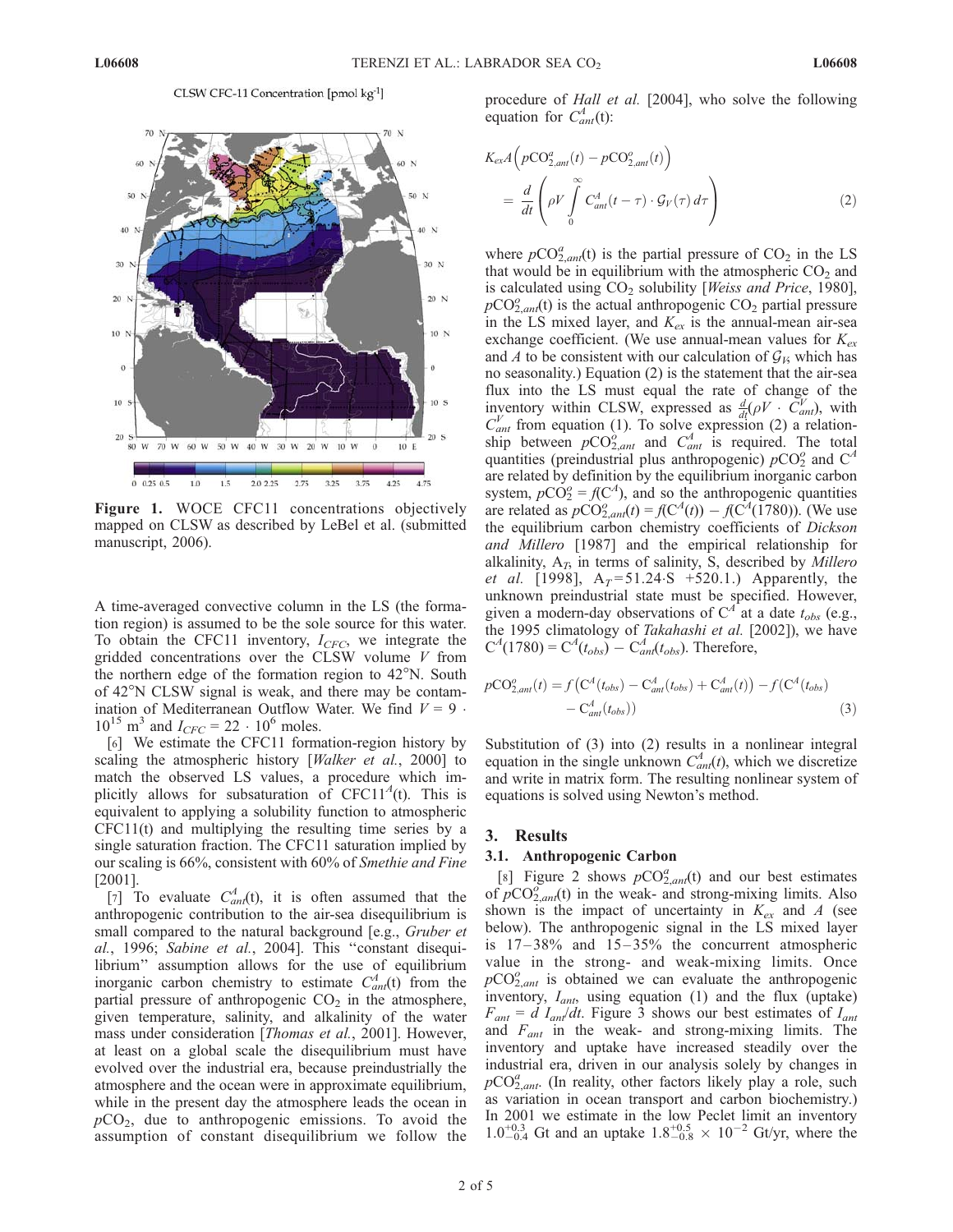

Figure 2. LS formation region best estimate  $pCO_{2,ant}^{\circ}$  in the strong (red line) and weak mixing (blue line) limits. Shaded regions represent the uncertainty estimates applied separately to each mixing limit (see text for details.) Also shown is  $pCO_{2,ant}$ <sup>a</sup>(black line.)

ranges include uncertainties in  $K_{ex}$ , A, and  $pCO_2(1995)$ (see below).

[9] Uncertainty in  $K_{ex}$  and A significantly impact our anthropogenic carbon estimates. Our best estimate,  $K_{ex}^{best}$ , is the annual average of the North Atlantic values reported by Carr et al. [2002], based on QuickSCAT winds, assuming a velocity-squared dependence. Carr et al. [2002] report an 8% uncertainty in wind speed, but our effective error is larger, because we use only a fraction of one of their areaaveraged  $K_{ex}$ . Moreover, because we use only annual averages, any covariance between  $K_{ex}$  and CLSW formation is neglected. Finally, there remains uncertainty as to the nature of the wind-speed dependence of  $K_{ex}$ . Our best estimate surface area,  $A^{best}$ , is a 500 km  $\times$  600 km region, centered in the LS (LeBel et al., submitted manuscript, 2006). However, CLSW formation is known to be episodic in intensity, location, and areal extent. To estimate the impact of these uncertainties we sample randomly from the uniform distributions  $K_{ex}: 0.5K_{ex}^{best} \rightarrow 1.5K_{ex}^{best}$  and A:  $0.5A^{best} \rightarrow 2A^{best}$ , for each pair computing  $pCO_{2,ant}^{\sigma}$  in the weak to strong mixing limits. For  $pCO_2^o(1995)$  we use the work of *Takahashi et al.* [2002], and we assign an uncertainty range of  $\pm 10$  ppm, from which we also sample randomly. We note that LS  $pCO<sub>2</sub>$  measurements reported by *DeGrandpre et al.* [2006] are in reasonable agreement with Takahashi's climatology. The value of  $pCO<sub>2</sub><sup>o</sup>(1995)$  has negligible impact on the anthropogenic estimates, because carbon chemistry is only weakly nonlinear in the range of anthropogenic  $CO<sub>2</sub>$  variation. (In the limit of strictly linear



Figure 4. Total (natural  $+$  anthropogenic) LS outcrop  $pCO<sub>2</sub>$ <sup>o</sup> (colors as in Figure 2). The dot symbol represents the annual mean estimate for 1995 of Takahashi et al. [2002] over the LS outcrop region, and the vertical dotted bars represent its estimated uncertainty. For comparison,  $pCO_2^a$  is also shown (black line.)

chemistry, there is no dependence of the anthropogenic perturbation on the preindustrial state, and  $pCO_2^o(1995)$  is not required.) The shaded region in Figure 2 represents one standard deviation above and below the mean computed over a number of such calculations, in the case of each the weak-mixing and strong-mixing limits.

#### 3.2. Preindustrial Carbon

[10] Once  $pCO_{2,ant}^o$  is known, we compute the total outcrop partial pressure as  $pCO<sub>2</sub><sup>o</sup>(t) = pCO<sub>2</sub><sup>o</sup>(1780) +$  $pCO_{2,ant}^{o}$ (t). As mentioned in Section 2,  $pCO_2^o(1780)$  is determined by the requirement that  $pCO_2^o(1995)$  matches the 1995 annually-averaged observationally-based estimate of Takahashi et al. [2002]. Figure 4 shows the resulting best estimate  $pCO_2^o$ . Our best estimate is  $pCO_2^o(1780) = 285$  ppm, which is higher than the atmospheric value in 1780 of 278 ppm, suggesting that in 1780 the LS was a source of  $CO<sub>2</sub>$  to the atmosphere. It should be noted that zero flux is encompassed by the uncertainty around our best estimates. Moreover, we have not estimated the error of neglecting temporal variation in transport and biochemistry, which may be significant. We therefore do not assign a sign to the preindustrial flux. The uptake history is shown in Figure 5. Sometime between  $1800$  and  $1960 pCO<sub>2</sub>$  became signifi-



Figure 3. Anthropogenic (a) CLSW inventories and (b) LS uptake, with colors as in Figure 2.



Figure 5. Total LS carbon uptake in the strong (red) and weak mixing limit (blue). Positive values indicate a net airsea flux from the atmosphere to LS. Shaded regions represent uncertainty, applied separately to each mixing limit.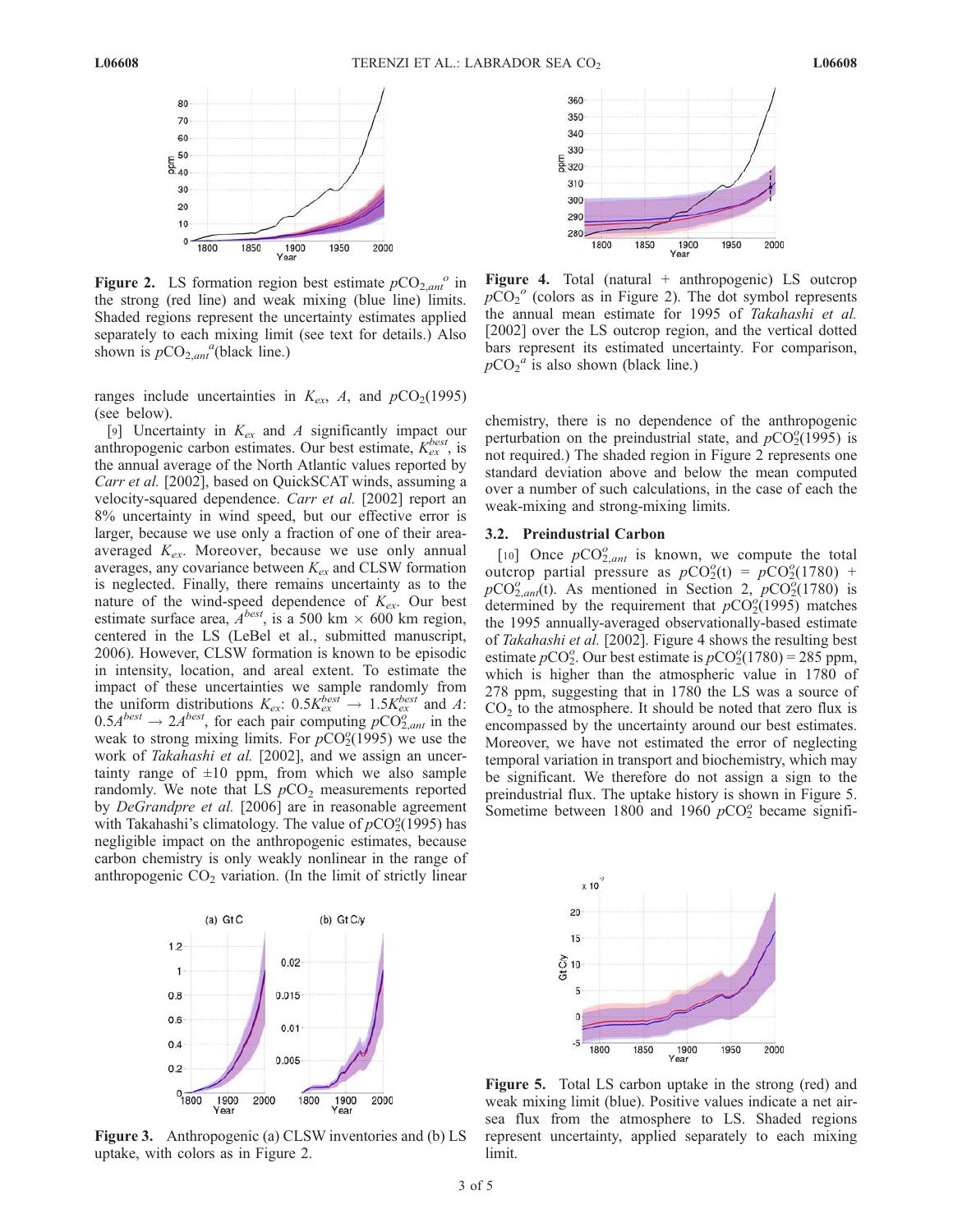cantly larger than  $pCO_2^a$ , after which the LS became a clear sink of atmospheric  $CO<sub>2</sub>$ .

# 4. Discussion

[11] We find that  $pCO_{2,ant}^o$  in LS surface waters cannot keep pace with rapidly increasing atmospheric  $pCO_{2,ant}^a$  and in 2001 was only 17% –38% of the concurrent atmospheric value in the strong-mixing limit. Constant air-sea disequilibrium is a poor approximation. The corresponding 2001 anthropogenic inventory in CLSW is  $1.0^{+0.3}_{-0.4}$  Gt, and the uptake  $1.8^{+0.5}_{-0.8} \times 10^{-2}$  Gt/yr. The small anthropogenic signal, when combined with present-day observations of total  $pCO_2^o$ , implies to a preindustrial  $pCO_2^o$  slightly higher than the preindustrial atmospheric value, suggesting that preindustrial LS was a weak source of carbon to the atmosphere, but this is not significantly different than zero, given uncertainties. Interestingly, in simulations by the MIT GCM with carbon biochemistry the preindustrial LS is also a source of  $CO<sub>2</sub>$  to the atmosphere, at least in winter (M. Follows, personal communication, 2005). The mechanisms for this outgassing are unclear and warrant further investigation. The convective plumes may entrain, then mix upward, deep water rich in dissolved inorganic carbon.

[12] In contrast, *Hall et al.* [2004] found  $pCO_{2,ant}^{o}$  in Indian Ocean surface waters to track closely  $pCO_{2,ant}^{a}$ . The major parameter difference between the two analyses is the length scale  $d = V/A$  (the ratio of the domain volume to the outcrop area), which for the LS is roughly 100 times larger than for the Indian Ocean thermocline. Consider the weak-mixing limit.  $\mathcal{G}_V$  takes the form  $G_V(t) = \tau_{adv}^{-1}$  for  $t < \tau_{adv}$  and zero thereafter, where  $\tau_{adv}$  is  $\tau_M$  in the weakmixing limit. For simplicity, we assume linear carbon chemistry:  $C_{ant} = \gamma p \overrightarrow{CO_{2,ant}}$ . (In fact,  $F_{ant}(2001)$  inferred using full nonlinear carbon chemistry and chemistry linearized about an intermediate  $pCO_{2,ant}^{a}$  differ by only 0.2%.) Equation (2) becomes:

$$
\Delta pCO_{2,ant}(t) = \frac{U}{U_P} \left( pCO_{2,ant}^o(t) - pCO_{2,ant}^o(t - \tau_{adv}) \right) \tag{4}
$$

(for  $t - 1780 > \tau_{adv}$ ), where  $U_P = K_{ex}(\rho \gamma)$  is the "piston velocity'' at which material crosses the air-sea interface, and  $U = d/\tau_{adv}$  is the speed at which material gets transported into the interior. There are two limiting cases: For  $U_P \gg U$ material builds up very quickly in surface waters compared to the rate at which it is transported away. In this limit the atmosphere and ocean are able to equilibrate, i.e.,  $pCO_{2,ant}^{\circ} \approx pCO_{2,ant}^{\circ}$ . This turns out to be the relevant limit in the Indian Ocean. By contrast, the LS is closer to the other limit:  $U_P \ll U$ . The transport across the sea surface cannot keep pace with the transport away from the surface. Consequently  $pCO_{2,ant}^o \ll pCO_{2,ant}^a$ .

[13] We have assumed that the air-sea exchange relevant for CLSW occurs predominantly in the LS, although we have allowed for considerable uncertainty in sea-surface area. It is possible, however, that during the roughly one year required for  $CO<sub>2</sub>$  to equilibrate across the air-sea interface,  $C_{ant}$  from surface regions outside the LS is transported into the LS and supplies CLSW. The area, A, over which the relevant CLSW air-sea exchange occurs is then effectively larger. To estimate roughly the impact of this effect assume that the CLSW formation rate is 5 Sv [e.g., Smethie and Fine, 2001], and that this formation is supplied by a slab 200 m thick converging on the LS. In one year continuity demands that the slab shrink by an area 7.8  $\times$ 10<sup>5</sup> km<sup>2</sup>. This effective area of air-sea exchange is about 2.6 times larger than our best estimate, and it impacts our  $C_{ant}$ calculations as follows (in the low  $Pe$  limit): the present-day surface saturation is 40%, the uptake is 0.04 Gt C/y, the inventory is 1.9 Gt C, and the preindustrial LS is 278 ppm.

[14] Finally, recent estimates of trends in subpolar North Atlantic  $pCO<sub>2</sub>$  in surface waters based on direct measurements indicate a rate of increase greater than the atmospheric trend [Omar and Olsen, 2006; Léfevre et al., 2004], opposite our CLSW result. This is not contradictory, because these studies have not focused on CLSW, which may behave differently. Indeed, Tanhua et al. [2007] find CLSW to be the one North Atlantic water mass whose  $C_{ant}$ uptake over the period 1981 – 2004 is significantly less than what would be expected if surface waters kept pace with the atmosphere.

[15] **Acknowledgments.** This work has been supported by NSF grant OCE-0326860, NASA, and a NSF IGERT fellowship to FT at Columbia University. SK was funded by NSF grant ATM-0233853. We thank M. Holzer, F. Primeau, and D. Waugh for comments. We are grateful for the efforts of the many researchers involved in making the CFC measurements. This is LDEO contribution 7013.

#### References

- Carr, M., W. Tang, and W. T. Liu (2002), CO<sub>2</sub> exchange coefficients from remotely sensed wind speed measurements: SSM/I versus QuikSCAT in 2000, Geophys. Res. Lett., 29(15), 1740, doi:10.1029/2002GL015068.
- DeGrandpre, M. D., A. Körtzinger, U. Send, D. W. R. Wallace, and R. G. J. Bellerby (2006), Uptake and sequestration of atmospheric  $CO<sub>2</sub>$  in the Labrador Sea deep convection region, Geophys. Res. Lett., 33, L21S03, doi:10.1029/2006GL026881.
- Dickson, A. G., and P. J. Millero (1987), A comparison of the equilibrium constants for the dissociation of carbonic acid in seawater media, Deep Sea Res., Part A, 40, 107-118.
- Gruber, N. (1998), Anthropogenic CO<sub>2</sub> in the Atlantic Ocean, Global Biogeochem. Cycles, 12, 165 – 191.
- Gruber, N., J. L. Sarmiento, and T. F. Stocker (1996), An improved method for detecting anthropogenic  $CO<sub>2</sub>$  in the oceans, Global Biogeochem. Cycles, 10, 809-837.
- Hall, T. M., D. W. Waugh, T. W. N. Haine, P. E. Robbins, and S. Khatiwala (2004), Estimates of anthropogenic carbon in the Indian Ocean with allowance for mixing and time-varying air-sea  $CO<sub>2</sub>$  disequilibrium,  $Glo$ bal Biogeochem. Cycles, 18, GB1031, doi:10.1029/2003GB002120.
- Khatiwala, S., et al. (2002), Rates and mechanisms of water mass transformation in the Labrador Sea inferred from tracer observations, J. Phys. Oceanogr., 32, 666-686.
- Léfevre, N., A. J. Watson, A. Olsen, A. F. Ríos, F. F. Pérez, and T. Johannessen (2004), A decrease in the sink for atmospheric  $CO<sub>2</sub>$ in the North Atlantic, Geophys. Res. Lett., 31, L07306, doi:10.1029/ 2003GL018957.
- Millero, F. J., K. Lee, and M. Roche (1998), Distribution of alkalinity in the surface waters of the major oceans, Mar. Chem., 60, 111-130.
- Omar, A. M., and A. Olsen (2006), Reconstructing the time history of the air-sea  $CO<sub>2</sub>$  disequilibrium and its rate of change in the eastern subpolar North Atlantic, 1972 – 1989, Geophys. Res. Lett., 33, L04602, doi:10.1029/2005GL025425.
- Sabine, C. L., et al. (2004), The ocean sink for anthropogenic  $CO<sub>2</sub>$ , Science, 305, 367 – 371.
- Smethie, W. M., and R. A. Fine (2001), Rates of North Atlantic Deep Water formation calculated from chlorofluorocarbon inventories, Deep Sea Res., Part I, 48, 189-215.
- Takahashi, T., et al. (2002), Global sea-air  $CO<sub>2</sub>$  flux based on climatological surface ocean  $pCO<sub>2</sub>$ , and seasonal biological and temperature effects, Deep Sea Res., Part II, 49, 1601-1622
- Tanhua, T., A. Körtzinger, K. Friis, D. W. Waugh, and D. W. R. Wallace (2007), An estimate of anthropogenic  $CO<sub>2</sub>$  inventory from decadal changes in oceanic carbon content, Proc. Natl. Acad. Sci. U. S. A.,  $104, 3017 - 3018.$